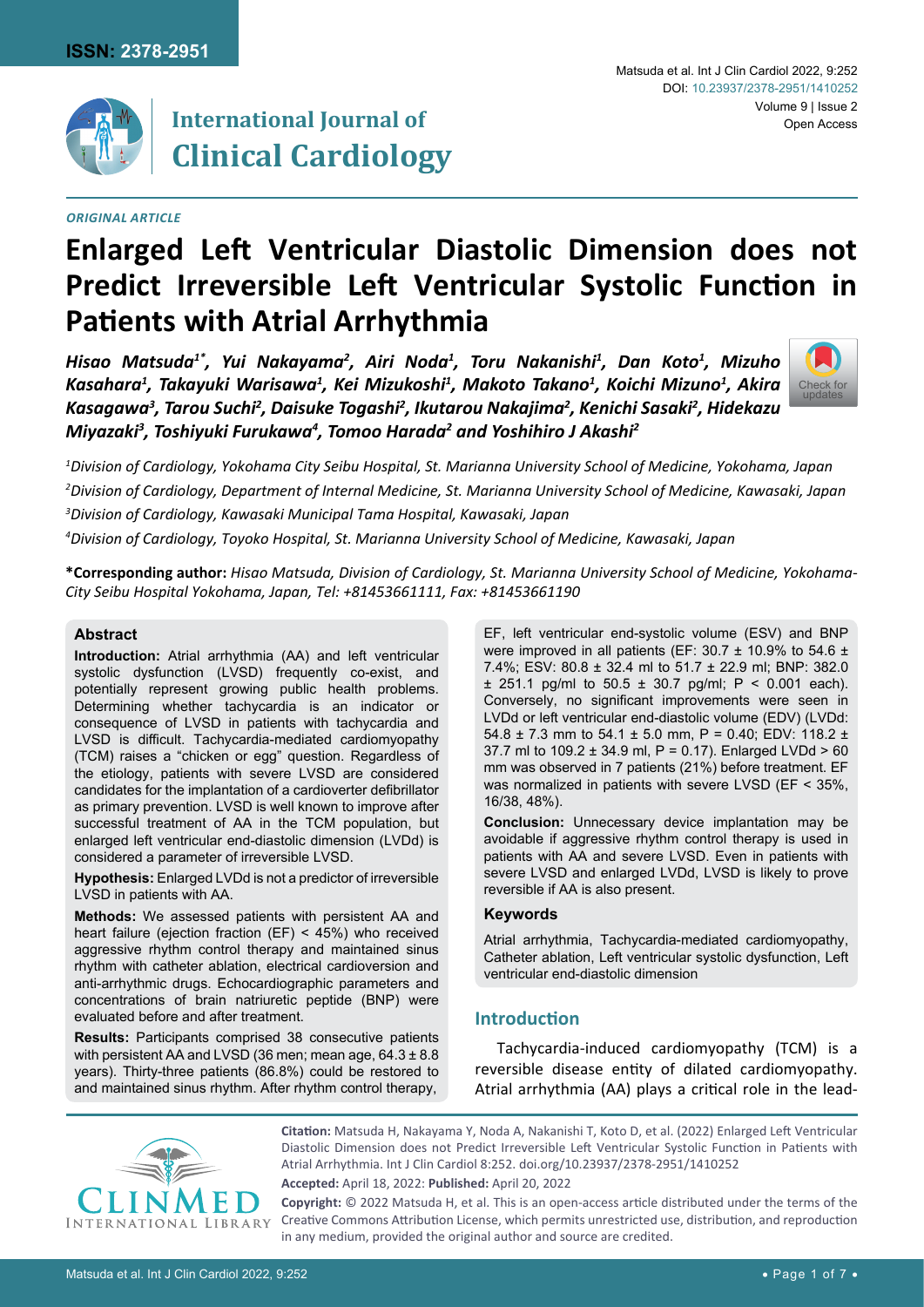up to TCM, and the most common etiology is atrial fibrillation (AF) with rapid ventricular response [[1](#page-5-0)]. The number of patients with AA is steadily increasing [[2](#page-5-1)]. AA and left ventricular systolic dysfunction (LVSD) frequently co-exist, and appear to be looming as burgeoning public health problems. The presence of AF and heart failure (HF) is associated with increased morbidity, mortality, and healthcare costs [[3](#page-5-2),[4](#page-5-3)]. The restoration and maintenance of sinus rhythm (SR) in patients with AA and LVSD are known to often improve symptoms [\[5](#page-5-4)]. Some recent clinical studies have shown that aggressive rhythm control therapy including catheter ablation leads to reductions in allcause mortality and hospitalization for worsening (HF) and improvements in quality of life [[6](#page-5-5)-[9](#page-6-0)]. Furthermore, sub-analyses have shown that rhythm control therapy improved left ventricular systolic function [\[10](#page-6-1)]. However, in actual clinical practice, the relationship between AA and HF represents a common conundrum for cardiologists and general physicians alike, as a kind of "chicken or egg" situation as to whether AA begets HF or vice versa.

Although TCM is generally regarded as a reversible entity, LVSD is indicated for implantable cardioverter defibrillator (ICD) implantation regardless of etiology under the current guidelines. ICD therapy is recommended to prevent sudden cardiac death (SCD) in patients with symptomatic HF (New York Heart Association (NYHA) class II-III) and LVEF ≤ 35% after ≥ 3 months of optimal medical therapy who are expected to survive for  $\geq 1$  year with good functional status [\[11](#page-6-2),[12](#page-6-3)].

The only way to diagnose TCM is to treat arrhythmias [[1](#page-5-0)]. Although LVSD in patients with TCM is generally considered reversible, some clinical data have shown that LVSD is irreversible when the left ventricle is severely enlarged [[13\]](#page-6-4). Reversal of cardiomyopathy by eliminating arrhythmia not only confirms the diagnosis, but may significantly improve outcomes. We hypothesized that enlarged LVDd would not represent a predictor of irreversible LVSD among patients with AA. In the present study, we performed aggressive rhythm control therapy for patients with AA and LVSD. Cardiac parameters were observed after successful rhythm control therapy.

# **Methods**

We assessed patients with persistent AA and HF (ejection fraction (EF) < 45%) who received rhythm control therapy. Patients who were hospitalized with persistent AA and LVSD between April 2016 and October 2021 receiving aggressive rhythm control therapy were enrolled in this study. Ischemic heart disease was excluded with coronary angiography or coronary computed tomography. Echocardiographic parameters and concentrations of brain natriuretic peptide (BNP) were evaluated for those patients in whom SR was maintained. The patients with severe valvular heart disease revealed with echocardiography at baseline were excluded from the study. This study was approved by the St. Marianna University School of Medicine Ethics Committee (approval no. 5020).

## **Rhythm control therapy**

We performed the rhythm control therapy for patients with LVSD in AA, and then tried to maintain SR as long as possible. Catheter ablation (CA) was performed in all patients except those who declined to undergo the procedure. After the procedure, a class 1 or 3 antiarrhythmic drug (AAD) was administered. For patients who did not undergo CA, AAD was used in combination with external cardioversion.

## **Catheter ablation**

Cases with left atrium (LA) or left atrial appendage thrombus were excluded by transesophageal echocardiography and/or contrast-enhanced computed tomography before the procedure in all patients. Written informed consent for the procedure was obtained from all patients.

Circumferential pulmonary vein isolation (PVI) was mandatory as the primary method. The procedure was performed with general anesthesia or deep sedation using midazolam and continuous infusion of propofol. Esophageal temperature was monitored during the whole procedure to avoid esophageal injury. A 5-Fr decapolar catheter (BeeAT; Japan Life Line, Tokyo, Japan) was positioned in the coronary sinus through the right jugular vein. Through the right femoral vein, a steerable 8.5-Fr long sheath (Agilis; Abbott Medical, Minneapolis, MN) and a non-steerable 8.5-Fr long sheath (SL0; Abbott Medical) were introduced into the LA using single transseptal puncture guided by fluoroscopy and intracardiac echocardiography. Directly after transseptal puncture, heparin was administered intravenously at a dose of 100 U/kg body weight. Thereafter, activated clotting time (ACT) was checked every 30 min and more heparin was administered as necessary to maintain ACT > 300s.

LA geometry was acquired using a multipolar mapping catheter (Pentaray; Biosense Webster, Diamond Bar, CA or HD Grid; Abbott Medical, Minneapolis, MN) in combination with a three-dimensional mapping system (CARTO3; Biosense Webster or EnSite; Abbott Medical) with computed tomography image integration. An open-irrigated radiofrequency (RF) ablation catheter with a contact force sensor (Surround Flow; Biosense Webster or Tacticath; Abbott Medical) was used in all cases. The ablation catheter was positioned in the LA through the Agilis sheath, and then PVI was performed. In one case, focal ablation was performed for atrial tachycardia (AT) arising from the lateral portion of the mitral annulus. PVI was not performed because no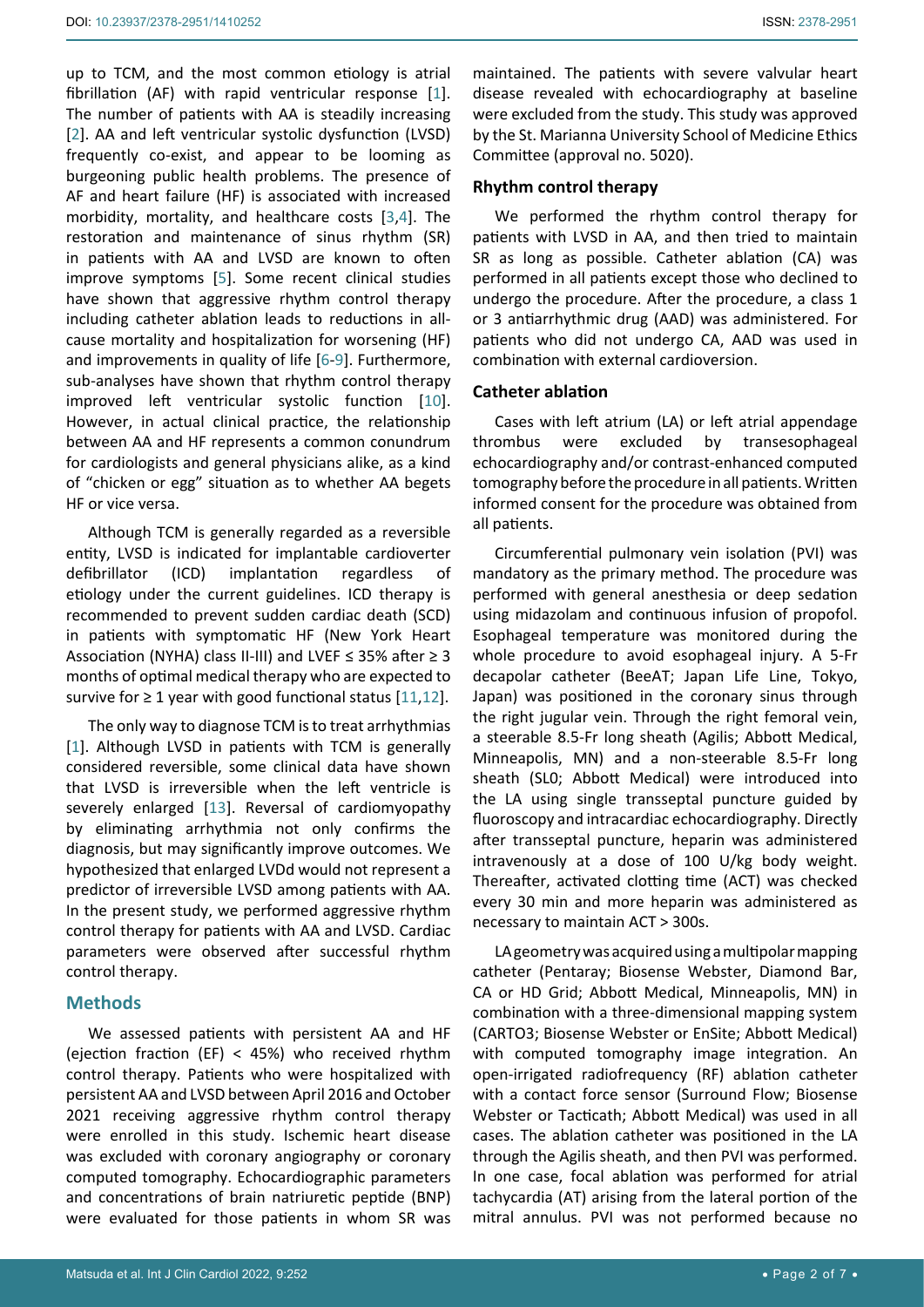arrhythmia was inducible after the ablation of AT and SR was maintained.

Each pulse was delivered in a power-control mode. RF energy was limited to 35 W for all locations in the LA, ablation duration was limited to 60s. When esophageal temperature increased to > 39 °C, energy delivery was stopped immediately and lower RF energy in the range of 20-25 W was applied.

The acute endpoint of AF ablation was the creation of conduction block in all PVs. Isolation of each pulmonary vein (PV) was confirmed by entrance block using the multipolar mapping catheter. When PVI was not achieved with circumferential ablation, earliest PV potential was targeted sequentially until complete isolation was achieved. Internal cardioversion using a catheter positioned in the coronary sinus was performed when SR was not achieved by ablation.

When AT remained after completion of PVI, mitral isthmus ablation, LA posterior wall isolation, and superior vena cava isolation, Cavo-tricuspid isthmus block line was added to PVI, depending on the mechanism of AT. Additional ablation lesions were made at the discretion of the operators.

After the procedure, AAD was administered, unless the patient had sinus node or atrioventricular conduction dysfunction. Efforts to maintain SR were continued even after CA.

#### **Echocardiographic parameters**

Trans-thoracic echocardiography was performed during AA at baseline and SR after rhythm control therapy. Echocardiography was performed at 3 months after the restoration of SR. Echocardiography was performed in the left lateral decubitus position using a Vivid E95 system (GE Medical Systems, Milwaukee, WI). To avoid underestimation of left ventricular systolic function during AA at baseline, calculations of all parameters were performed at the preceding RR interval > 500 ms. Left ventricular end-diastolic volume (LVEDV) and left ventricular end-systolic volume (LVESV) were measured from standard apical four-chamber views in 2D mode using a modification of Simpson's rule, then LVEF was derived [[14](#page-6-5)].

Left atrial volume (LAV) was measured in the same view. Left atrial volume index (LAVI) was then calculated as LAV divided by body surface area. Left atrial dimension (LAD), left ventricular end-diastolic dimension (LVDd), and left ventricular end-systolic dimension (LVDs) were measured from the standard long-axis view in M mode. Echocardiographic data were acquired by an investigator blinded to the study protocol.

## **Statistical analysis**

All continuous variables are expressed as mean ± standard deviation. Student's t test was used for statistical analyses. Two-tailed probability values of P < 0.01 were considered statistically significant. All statistical analyses were performed using SPSS version 23 (SPSS, Chicago, IL, USA).

## **Results**

Aggressive rhythm control therapy was performed for 38 consecutive patients with persistent AA and LVSD (35 men; mean age,  $64.3 \pm 8.8$  years). SR was maintained in 33 patients (86.8%) after rhythm control therapy during the observation period (mean,  $5.1 \pm 4.4$ ) months). Patient characteristics are shown in [Table 1](#page-2-0). There were no cases with severe mitral regurgitation. No complications related to the procedure were encountered. An AAD was administered in 24 patients (73%). At baseline, enlarged LVDd > 60 mm was observed in 7 patients (21%). Sixteen patients (48%) displayed severe LVSD, with EF < 35%.

Heart rate reduced from 98.7 ± 20.0 beats/min during AA to 58.7  $\pm$  6.8 beats/min during SR (P < 0.001). EF and BNP were improved in all patients (EF: 30.7  $\pm$ 10.9% to 54.6 ± 7.4%, P < 0.001; BNP: 382.0 ± 251.1 pg/ml to 50.5 ± 30.7 pg/ml, P < 0.001) ([Figure 1A](#page-3-0)). LA volume was reduced after maintenance of SR (45.0 ± 5.5

<span id="page-2-0"></span>**Table 1:** Patient characteristics.

|                             | $N = 33$               |
|-----------------------------|------------------------|
| Age (years)                 | $64.6 \pm 9.2$ (38-82) |
| Male patients               | 30 (90%)               |
| Duration of AA (years)      | $1.6 \pm 1.3$          |
| BMI ( $kg/m2$ )             | $24.6 + 3.5$           |
| CHADS <sub>2</sub> score    | $1.6 \pm 0.7$          |
| Echo parameters at baseline |                        |
| LVEF $(\%)$                 | $30.7 \pm 10.9$        |
| LAD (mm)                    | $45.1 \pm 5.5$         |
| LVDd (mm)                   | $54.8 + 7.3$           |
| LVDs (mm)                   | $46.5 \pm 8.0$         |
| LVEDV (ml)                  | $118.2 \pm 37.7$       |
| LVESV (ml)                  | $80.8 \pm 32.4$        |
| Enlarged LVDd > 60 mm       | 7 (21%)                |
| Drugs                       |                        |
| AAD                         | 24 (73%)               |
| <b>Diuretic</b>             | 15 (45%)               |
| Beta blocker                | 31 (94%)               |
| <b>ACEI</b>                 | 20(%)                  |
| <b>DOAC</b>                 | 31 (94%)               |
| Warfarin                    | 2(6%)                  |

Continuous variables are shown as mean ± SD.

AA: Atrial Arrhythmia; BMI: Body Mass Index; LVEF: Left Ventricular Ejection Fraction; LAD: Left Atrial Dimension; Lvdd: Left Ventricular End-Diastolic Dimension; Lvds: Left Ventricular End-Systolic Dimension; LVEDV: Left Ventricular End-Diastolic Volume; LVESV: Left Ventricular End-Systolic Volume; AAD: Anti-Arrhythmic Drug; ACEI: Angiotensin-Converting Enzyme Inhibitor; DOAC: Direct Oral Anticoagulant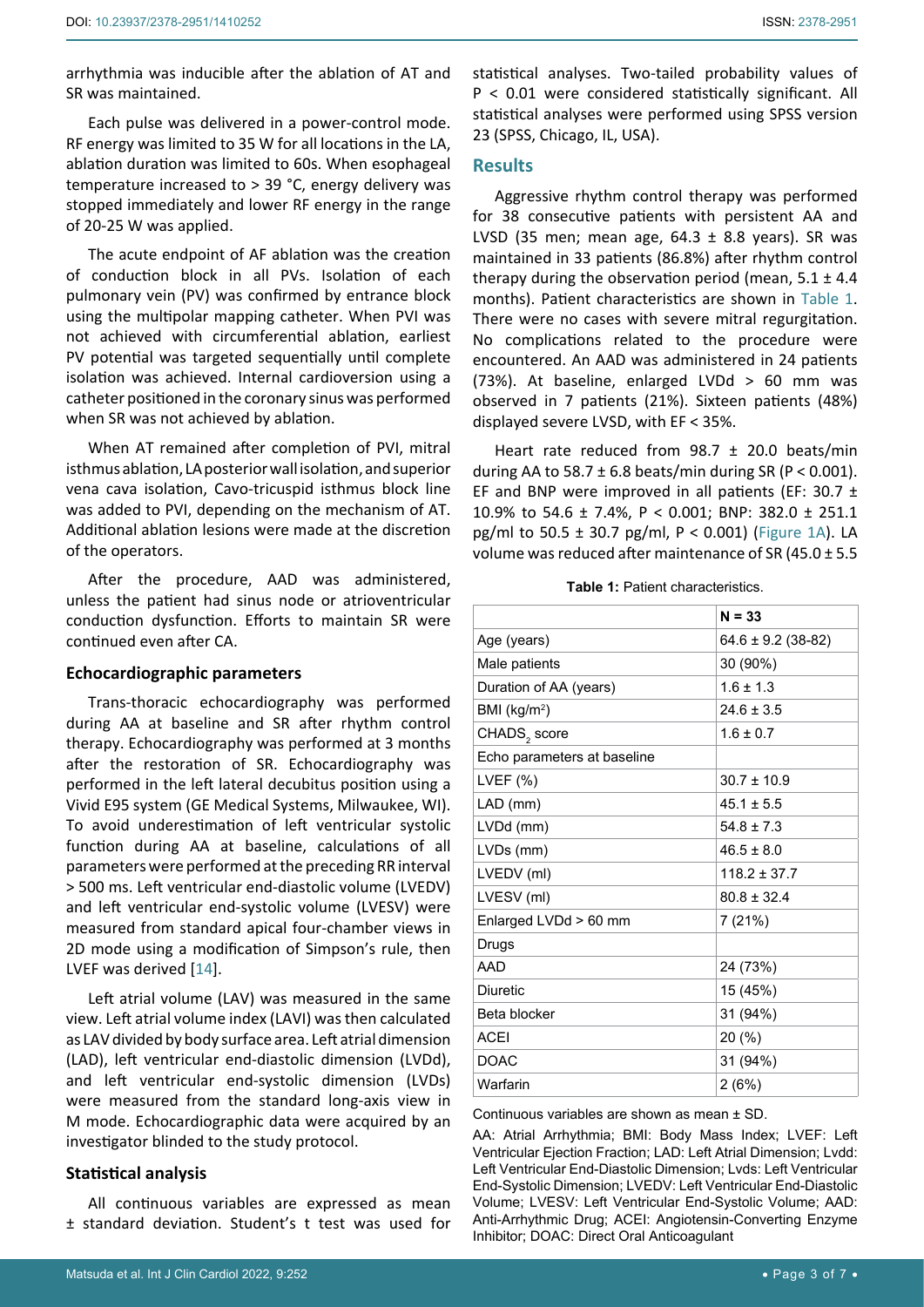300

200  $100$  $\sqrt{ }$ 

During AA

<span id="page-3-0"></span>

AA: Atrial Arrhythmia; SR: Sinus Rhythm; BNP: Brain Natriuretic Peptide; EF: Left Ventricular Ejection Fraction.

Among patients with severely enlarged LV (LVDd > 60 mm), LVEF and BNP were significantly improved.

 $57.3 \pm 40.7$ 

During SR

<span id="page-3-1"></span>

**Figure 1:** BNP and LVEF before and after rhythm control therapy. A) BNP and EF at baseline during AA and after rhythm control therapy during SR in all patients (N = 33). BNP and EF were improved after maintenance of SR in all patients; B)

 $\overline{3}$ 

During AA

During SR

| $N = 33$          | <b>During AA</b> | <b>During SR</b> | P           |
|-------------------|------------------|------------------|-------------|
| $LAD$ (mm)        | $45.0 \pm 5.5$   | $40.9 \pm 4.8$   | < 0.01      |
| LAVI ( $ml/mm2$ ) | $46.6 \pm 11.9$  | $37.5 \pm 8.3$   | ${}_{0.01}$ |
| LVDd (mm)         | $54.8 \pm 7.3$   | $54.1 \pm 5.0$   | 0.40        |
| LVDs (mm)         | $46.5 \pm 8.0$   | $39.4 \pm 6.5$   | < 0.01      |
| LVEDV (ml)        | $118.2 \pm 37.7$ | $109.2 \pm 34.9$ | 0.17        |
| LVESV (ml)        | $80.8 \pm 32.4$  | $51.7 \pm 22.9$  | < 0.01      |

LAVI: Left Atrial Volume Index. Other abbreviations are the same as in [Table 1](#page-2-0).

to 40.9  $\pm$  4.8, P < 0.001). Significant reductions in LVDs and LVESV were also observed after maintenance of SR (LVDs: 46.5 ± 8.0 mm to 39.4 ± 6.5 mm, P < 0.001; LVESV: 80.8 ± 32.4 ml to 51.7 ± 22.9 ml, P < 0.001). On the other hand, no significant reductions were identified in LVDd and LVEDV (LVDd: 54.8 ± 7.3 mm to 54.1 ± 5.0 mm, P = 0.40; LVEDV: 118.2 ± 37.7 ml to 109.2 ± 34.9 ml, P = 0.17) [\(Table 2](#page-3-1)).

Among the 7 patients with severely enlarged LV (LVDd > 60 mm), LVEF and BNP were improved significantly to the same extent as patients without enlarged LV ([Figure](#page-3-0)  [1B](#page-3-0)). In comparisons between patients with enlarged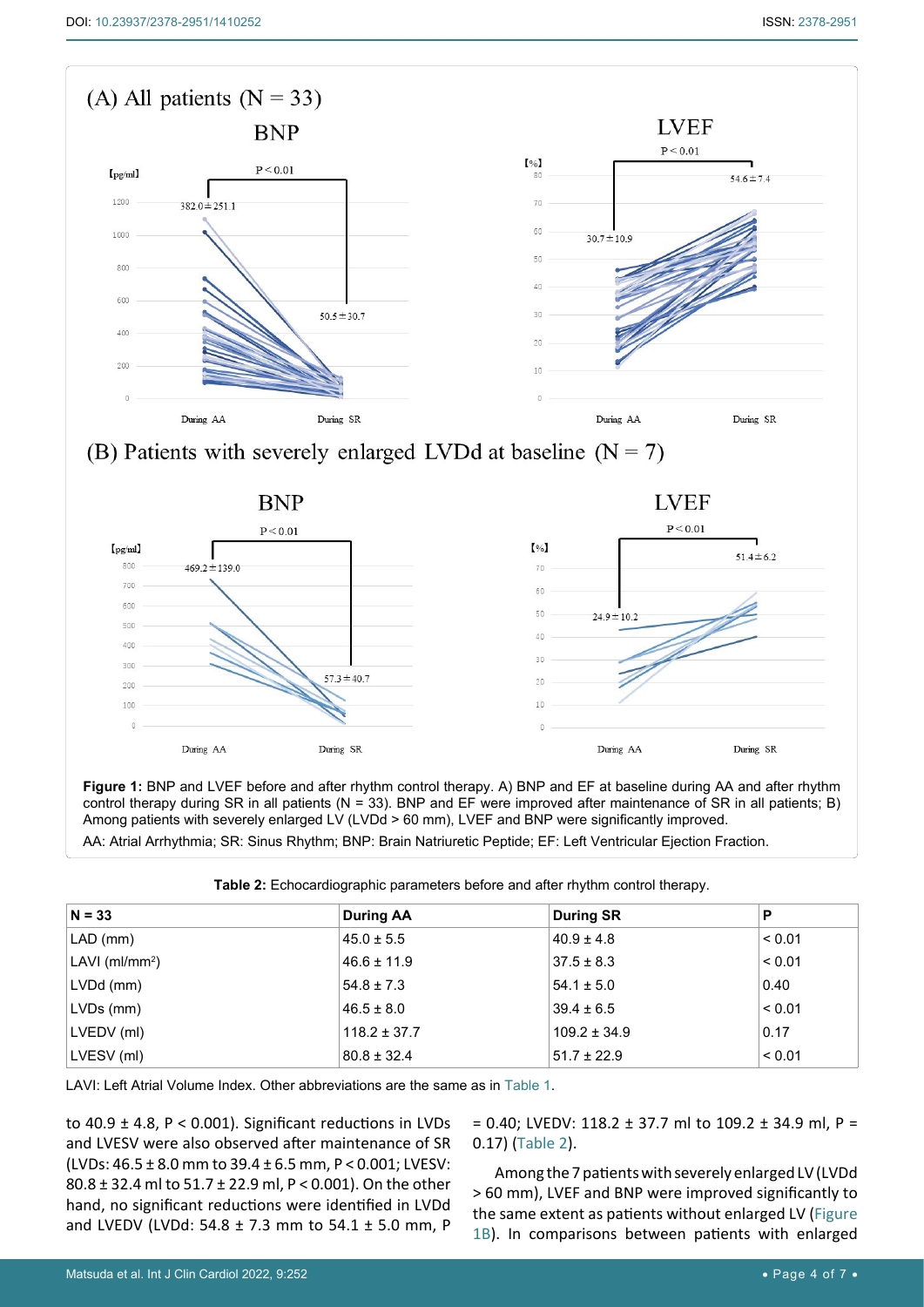<span id="page-4-0"></span>

**Figure 2:** Comparison of ∆EF and ∆ESV after rhythm control between patients with enlarged LVDd > 60 mm at baseline (blue bar,  $N = 26$ ) and patients without enlarged LVDd at baseline (orange bar,  $N = 7$ ).

Left panel shows the comparison of ∆EF, and right panel shows the comparison of ∆ESV. In comparison between patients with and without enlarged LVDd, both ∆LVEF and ∆LVESV are also improved. No significant differences in either parameter are seen.

AA: Atrial Arrhythmia; BMI: Body Mass Index; LVEF: Left Ventricular Ejection Fraction; LAD: Left Atrial Dimension; Lvdd: Left Ventricular End-Diastolic Dimension; Lvds: Left Ventricular End-Systolic Dimension; LVEDV: Left Ventricular End-Diastolic Volume; LVESV: Left Ventricular End-Systolic Volume; AAD: Anti-Arrhythmic Drug; ACEI: Angiotensin-Converting Enzyme Inhibitor; DOAC: Direct Oral Anticoagulant

LVDd and without enlarged LVDd, both ∆LVEF and ∆LVESV also improved ([Figure 2](#page-4-0)).

#### **Discussion**

This clinical study revealed improvement of left ventricular systolic function after restoration of SR in the population of LVSD patients with AA. The main findings were as follows. First, aggressive rhythm control was able to maintain SR in 86.8% of patients with LVSD and long-lasting AA with a mean duration of 1.6 years. Second, 48% of patients had severe LVSD with EF ≤ 35%. Third, after SR had been restored and maintained, BNP and EF were significantly improved. Fourth, LV systolic function was improved even in those patients for whom LVDd was > 60 mm at baseline.

HF and tachyarrhythmia showed a strong association, particularly for AF. In general, tachyarrhythmia is a secondary consequence following advanced HF. This relationship may be partly attributable to the acute deterioration of LV function and rapid development of HF symptoms without structural remodeling. Tachyarrhythmias have long been considered part of the clinical presentation for HF. However, AA alone has been shown to result in reversible nonischemic cardiomyopathy, as so-called TCM. TCM is recognized as an entity of reversible LVSD solely due to the increase in ventricular rates, regardless of the etiology of tachycardia.

Despite AF being the most prevalent arrhythmia, clear data on the development of TCM in this population remain lacking. A single study reported TCM in 4% of patients referred for PVI [[15\]](#page-6-6). AT can also be an etiological factor for TCM. TCM has been reported in 10% of patients with AT, particularly in incessant AT such as permanent junctional reciprocating tachycardia [\[16](#page-6-7)].

The mechanisms underlying TCM remain unclear. A previous study demonstrated that the irregular cycles of excitation and contraction with calcium mishandling induce an altered profile of gene and protein expression that are associated with functional changes at cellular and tissue levels [\[17](#page-6-8)]. Loss of atrial contraction, limited ventricular filling and increased filling pressure, functional mitral regurgitation, and diastolic dysfunction were considered as the mechanisms of TCM due to AA [\[18](#page-6-9)].

Although some mechanisms of TCM were revealed as mentioned above, no approach has been established to diagnose TCM before the treatment of tachyarrhythmia. During the persistence of AA, determining whether tachycardia leads to the LVSD or LVSD leads to the tachycardia is difficult. The coexistence of tachyarrhythmia and HF always raises a "chicken or egg" question.

The CAMERA-MRI study [\[19](#page-6-10)] reported the use of cardiac magnetic resonance imaging with lategadolinium enhancement as a screening tool to predict LVSD reversibility before treatments. Absence of a ventricular scar or scar burden < 10% were predictors of the reversibility of LVSD.

TCM is a diagnosis of exclusion and should be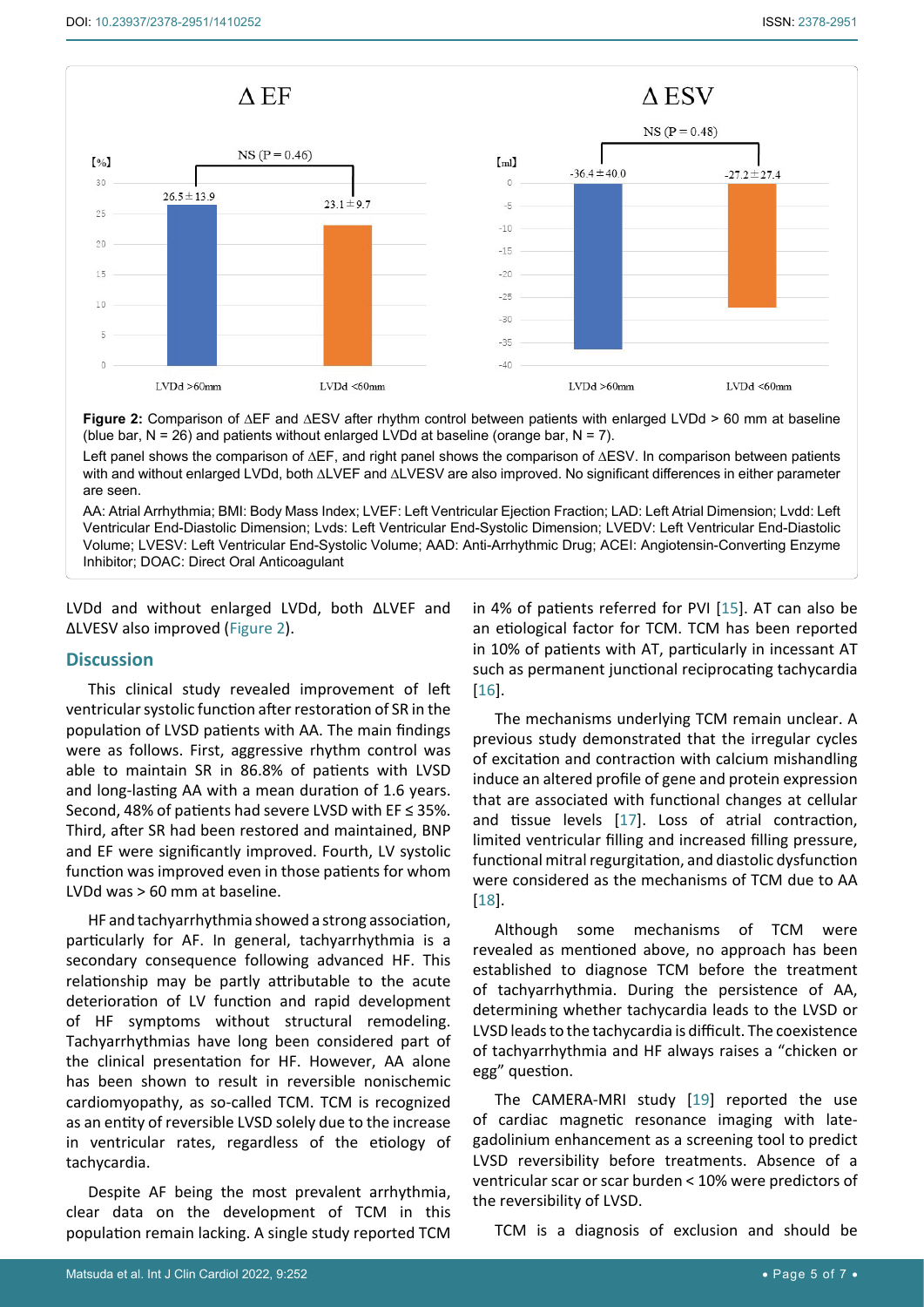primarily suspected in patients with nonischemic cardiomyopathy and persistent AA who do not improve after appropriate medical therapy and rate control.

Some clinical trials have shown that the CA strategy for AA resulted in early improvement of LVSD, evident at 1 month and sustained at 1 year [[7](#page-6-11),[8\]](#page-6-12). This was accompanied by reversal of LV remodeling as evidenced by the reduction in ESV compared with the medical group. CA resulted in improved exercise capacity, BNP, NYHA class, HF symptoms, and quality of life compared with a medical rate control strategy [[7](#page-6-11),[8](#page-6-12)[,20,](#page-6-13)[21](#page-6-14)]. Restoration of SR should be considered when TCM due to AA is suspected. Importantly, appropriate diagnosis and treatment of AA will improve not only LVSD with its associated morbidity and mortality, but also HF symptoms, quality of life and long-term prognosis in most patients [[8](#page-6-12)[,22](#page-6-15),[23](#page-6-16)].

We demonstrated that the restoration and maintenance of SR was achievable in up to 84.6% in patients with AA and LVSD. Previous studies have reported that AADs have an overall 30-50% success rate to maintain SR, with frequent discontinuation due to side effects [\[18\]](#page-6-9). In contrast, the CA strategy has been reported to achieve SR from 50-88% in AA patients with HF [[8](#page-6-12),[18\]](#page-6-9). The achievement of SR in the present study was relatively high with treatment for persistent AA as compared to previous reports. In this study, we performed aggressive rhythm control therapy combined with CA and AADs. The results of our study were in accordance with findings from previous studies [\[7](#page-6-11),[8](#page-6-12),[24](#page-6-17)].

Current guidelines recommend ICD implantation for patients with severe LVSD (EF < 35%) to prevent SCD [[11](#page-6-2),[12\]](#page-6-3). If guidelines were strictly complied with, 48% of patients in the present study would have been considered candidates for ICD. After rhythm control therapy, EF was improved to > 35% in all patients with severe LVSD, and no patients in this study suffered from SCD. As indications for cardiac device implantation must be determined with utmost care, careful observation after rhythm control therapy is necessary when the etiology of LVSD is suspected to be TCM.

One study identified enlargement of LVDd to > 60 mm as a predictor of irreversible LVSD [\[13](#page-6-4)]. Enlarged LVDd may reflect severe left ventricular structural remodeling. Recently, Stegmann, et al. reported that opposite LVEDV index and negative late gadolinium enhancement in cardiac magnetic resonance imaging were independent predictors of complete LVEF recovery [[25](#page-6-18)]. The present study included 7 cases with LVDd > 60 mm (21%). Rhythm control therapy could restore SR and EF was then improved even in that population of cases with severely enlarged left ventricle. In this study, we assessed the left ventricular systolic function revealed with echocardiography. Compared to cardiac magnetic resonance imaging, echocardiograpy can be easily achievd in daily clinical practice. Among cases of

LVSD and AA with severe enlargement of LVDd, that dimension alone is not a predictor of irreversible left ventricular systolic function. Restoration of SR should be considered when TCM is suspected.

#### **Study Limitations**

Several limitations to this study should be acknowledged. First, this study was a retrospective, observational study of patients from a single institute and was not a randomized study. Second, we demonstrated that LVESV and EF were improved after aggressive rhythm control therapy, whereas no reduction in LVEDV was shown. One possibility is that the observation period was too short to observe reverse remodeling after restoration of SR. Although we did not refer to the clinical course such as total mortality or admission for worsening of HF, we could refer to statistical improvements in EF and BNP levels as important clinical parameters. Larger studies are required to validate these initial results.

#### **Conclusion**

Left ventricular systolic function improved after aggressive rhythm control therapy in patients with AA and LVSD. Unnecessary cardiac device implantation may be avoidable in this population. Even in cases with severely enlarged LVDd > 60 mm, LV systolic function appears reversible when AA is present.

## **Conflict of Interest**

The authors declare that there is no conflict of interest.

#### **References**

- <span id="page-5-0"></span>1. [Huizar JF, Ellenbogen KA, Tan AY, Kaszala K \(2019\)](https://pubmed.ncbi.nlm.nih.gov/31072578/)  [Arrhythmia-induced cardiomyopathy: JACC state-of-the-art](https://pubmed.ncbi.nlm.nih.gov/31072578/)  [review. J Am Coll Cardiol 73: 2328-2344.](https://pubmed.ncbi.nlm.nih.gov/31072578/)
- <span id="page-5-1"></span>2. [Inoue H, Fujiki A, Origasa H, Ogawa S, Okumura K, et](https://pubmed.ncbi.nlm.nih.gov/18691774/)  [al. \(2009\) Prevalence of atrial fibrillation in the general](https://pubmed.ncbi.nlm.nih.gov/18691774/)  [population of Japan: An analysis based on periodic health](https://pubmed.ncbi.nlm.nih.gov/18691774/)  [examination. Int J Cardiol 137: 102-107.](https://pubmed.ncbi.nlm.nih.gov/18691774/)
- <span id="page-5-2"></span>3. [Silva-Cardoso J, Zharinov OJ, Ponikowski P, Naditch-](https://pubmed.ncbi.nlm.nih.gov/24105492/)[Brûlé L, Lewalter T, et al. \(2013\) Heart failure in patients](https://pubmed.ncbi.nlm.nih.gov/24105492/)  [with atrial fibrillation is associated with a high symptom and](https://pubmed.ncbi.nlm.nih.gov/24105492/)  [hospitalization burden: The RealiseAF survey. Clin Cardiol](https://pubmed.ncbi.nlm.nih.gov/24105492/)  [36: 766-774.](https://pubmed.ncbi.nlm.nih.gov/24105492/)
- <span id="page-5-3"></span>4. [Wang TJ, Larson MG, Levy D, Vasan RS, Leip EP, et al.](https://pubmed.ncbi.nlm.nih.gov/12771006/)  [\(2003\) Temporal relations of atrial fibrillation and congestive](https://pubmed.ncbi.nlm.nih.gov/12771006/)  [heart failure and their joint influence on mortality: The](https://pubmed.ncbi.nlm.nih.gov/12771006/)  [Framingham Heart Study. Circulation 107: 2920-2925.](https://pubmed.ncbi.nlm.nih.gov/12771006/)
- <span id="page-5-4"></span>5. [Pedersen OD, Bagger H, Keller N, Marchant B, Køber L,](https://pubmed.ncbi.nlm.nih.gov/11457747/)  [et al. \(2001\) Efficacy of dofetilide in the treatment of atrial](https://pubmed.ncbi.nlm.nih.gov/11457747/)  [fibrillation-flutter in patients with reduced left ventricular](https://pubmed.ncbi.nlm.nih.gov/11457747/)  [function: A Danish investigations of arrhythmia and mortality](https://pubmed.ncbi.nlm.nih.gov/11457747/)  [on dofetilide \(diamond\) substudy. Circulation 104: 292-296.](https://pubmed.ncbi.nlm.nih.gov/11457747/)
- <span id="page-5-5"></span>6. [Packer DL, Mark DB, Robb RA, Monahan KH, Bahnson TD,](https://pubmed.ncbi.nlm.nih.gov/30874766/)  [et al. \(2019\) Effect of catheter ablation vs antiarrhythmic](https://pubmed.ncbi.nlm.nih.gov/30874766/)  [drug therapy on mortality, stroke, bleeding, and cardiac](https://pubmed.ncbi.nlm.nih.gov/30874766/)  [arrest among patients with atrial fibrillation: The CABANA](https://pubmed.ncbi.nlm.nih.gov/30874766/)  [randomized clinical trial. JAMA 321: 1261-1274.](https://pubmed.ncbi.nlm.nih.gov/30874766/)